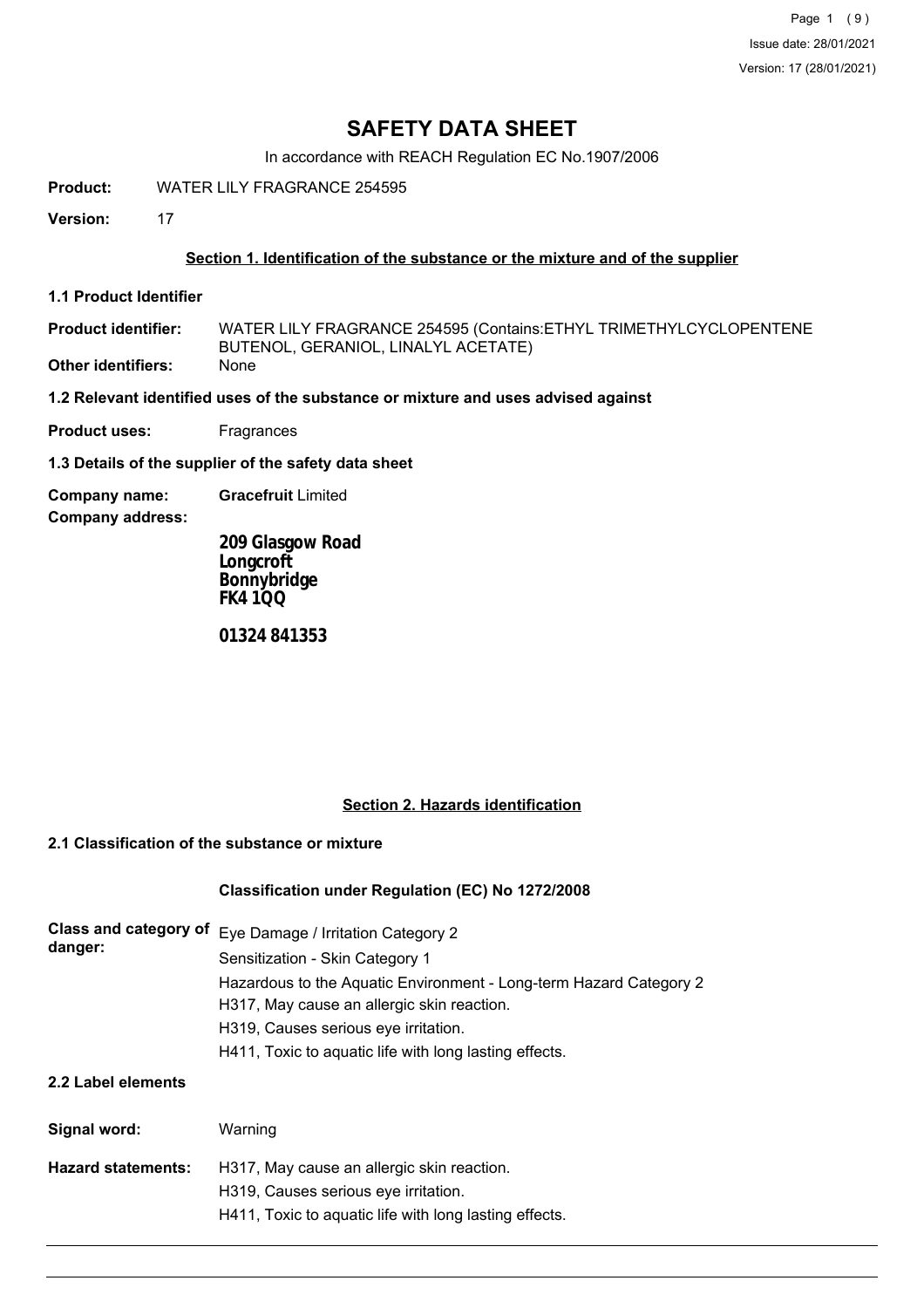# **SAFETY DATA SHEET**

In accordance with REACH Regulation EC No.1907/2006

**Product:** WATER LILY FRAGRANCE 254595

**Version:** 17

EUH208, Contains (E)-1-(2,6,6-TRIMETHYL-1,3-CYCLOHEXADIEN-1-YL)-2-BUTEN-1-ONE, DELTA-DAMASCONE, UNDEC-10-ENAL. May produce an allergic reaction. **Supplemental Information:**

**Precautionary statements:**

P261, Avoid breathing vapour or dust.

P264, Wash hands and other contacted skin thoroughly after handling.

- P272, Contaminated work clothing should not be allowed out of the workplace.
- P273, Avoid release to the environment.

P280, Wear protective gloves/eye protection/face protection.

P302/352, IF ON SKIN: Wash with plenty of soap and water.

P305/351/338, IF IN EYES: Rinse cautiously with water for several minutes. Remove contact lenses, if present and easy to do. Continue rinsing.

P333/313, If skin irritation or rash occurs: Get medical advice/attention.

P337/313, If eye irritation persists: Get medical advice/attention.

P363, Wash contaminated clothing before reuse.

P391, Collect spillage.

P501, Dispose of contents/container to approved disposal site, in accordance with local regulations.



**Pictograms:**

**Other hazards:** Hydrocarbon Concentration %: 0.000%

# **Section 3. Composition / information on ingredients**

## **3.2 Mixtures**

## **Contains:**

| <b>Name</b>                                                                               | <b>CAS</b>                 | EC        | <b>REACH Registration</b><br>No. | $\%$        | <b>Classification for</b><br>(CLP) 1272/2008 |
|-------------------------------------------------------------------------------------------|----------------------------|-----------|----------------------------------|-------------|----------------------------------------------|
| $1,3,4,6,7,8-$<br>IHEXAHYDRO-<br>4,6,6,7,8,8-<br><b>IHEXAMETHYLINDENO</b><br>IS.6-CIPYRAN | 1222-05-5                  | 214-946-9 | 01-2119488227-29-xxxx            | 5-<10%      | EH A1-EH C1:H410.-                           |
| <b>IETHYL</b><br><b>ITRIMETHYLCYCLOPE</b><br><b>INTENE BUTENOL</b>                        | 28219-61-6,<br>106185-75-5 | 248-908-8 | 01-2119529224-45-xxxx            | $1 - 5%$    | IEDI 2-EH C2:H319-<br>IH411.-                |
| <b>I</b> LINALYL ACETATE                                                                  | 115-95-7                   | 204-116-4 | 01-2119454789-19-xxxx            | $1 - 5%$    | ISCI 2-EDI 2-SS 1B:<br>H315-H317-H319.-      |
| <b>IGERANIOL</b>                                                                          | 106-24-1                   | 203-377-1 | 01-2119552430-49-xxxx            | $0.1 - 1\%$ | ISCI 2-EDI 1-SS 1B:<br>H315-H317-H318.-      |
| <b>I</b> BHT (BUTYLATED<br>IHYDROXYTOLUENE)                                               | 128-37-0                   | 204-881-4 | 01-2119555270-46-xxxx            | $0.1 - 1\%$ | EH A1-EH C1;H410,-                           |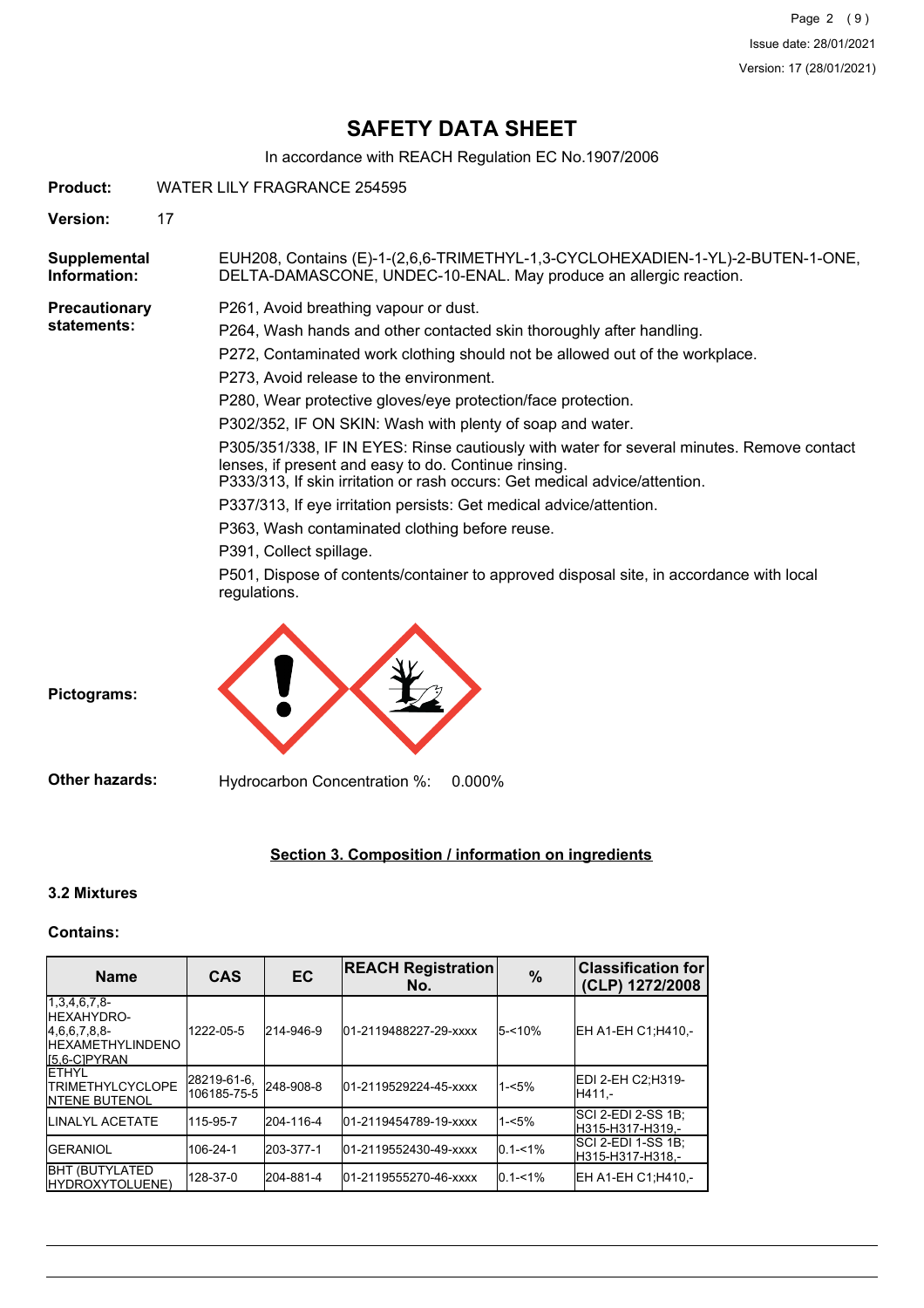# **SAFETY DATA SHEET**

In accordance with REACH Regulation EC No.1907/2006

# **Product:** WATER LILY FRAGRANCE 254595

### **Version:** 17

| <b>IUNDEC-10-ENAL</b>                                                         | 112-45-8   | 203-973-1 | 01-2119990746-20-xxxx | $0.1 - 1\%$ | SCI 2-EDI 2-SS 1B-EH<br>C3:H315-H317-H319-<br>H412.-                |
|-------------------------------------------------------------------------------|------------|-----------|-----------------------|-------------|---------------------------------------------------------------------|
| <b>ITETRAHYDRO-4-</b><br>METHYL-2-(2-<br>IMETHYLPROP-1-<br><b>IENYL)PYRAN</b> | 16409-43-1 | 240-457-5 |                       | $0.1 - 1\%$ | ISCI 2-EDI 2-REP 2:<br>H315-H319-H361.-                             |
| <b>IDELTA-DAMASCONE</b>                                                       | 57378-68-4 | 260-709-8 |                       | $< 0.1\%$   | ATO 4-SCI 2-SS 1A-<br><b>IEH A1-EH C1:H302-</b><br>H315-H317-H410.- |
| $(E)-1-(2,6,6-$<br>ITRIMETHYL-1,3-<br>ICYCLOHEXADIEN-1-<br>IYL)-2-BUTEN-1-ONE | 23726-93-4 | 245-844-2 | 01-2120105798-49-xxxx | $<$ 0 1%    | SCI 2-SS 1A-EH C2;<br>H315-H317-H411.-                              |

#### **Substances with Community workplace exposure limits:**

| <b>Name</b>                              | CAS      | EC        | $\%$        |
|------------------------------------------|----------|-----------|-------------|
| <b>BHT (BUTYLATED</b><br>HYDROXYTOLUENE) | 128-37-0 | 204-881-4 | $0.1 - 1\%$ |

# **Substances that are persistent, bioaccumulative and toxic or very persistent and very bioaccumulative, greater than 0.1%:**

Not Applicable

# **Section 4. First-aid measures**

## **4.1 Description of first aid measures**

IF ON SKIN: Wash with plenty of soap and water.

IF IN EYES: Rinse cautiously with water for several minutes. Remove contact lenses, if present and easy to do. Continue rinsing.

# **4.2 Most important symptoms and effects, both acute and delayed**

May cause an allergic skin reaction.

Causes serious eye irritation.

## **4.3 Indication of any immediate medical attention and special treatment needed**

None expected, see Section 4.1 for further information.

## **SECTION 5: Firefighting measures**

## **5.1 Extinguishing media**

Suitable media: Carbon dioxide, Dry chemical, Foam.

## **5.2 Special hazards arising from the substance or mixture**

In case of fire, may be liberated: Carbon monoxide, Unidentified organic compounds.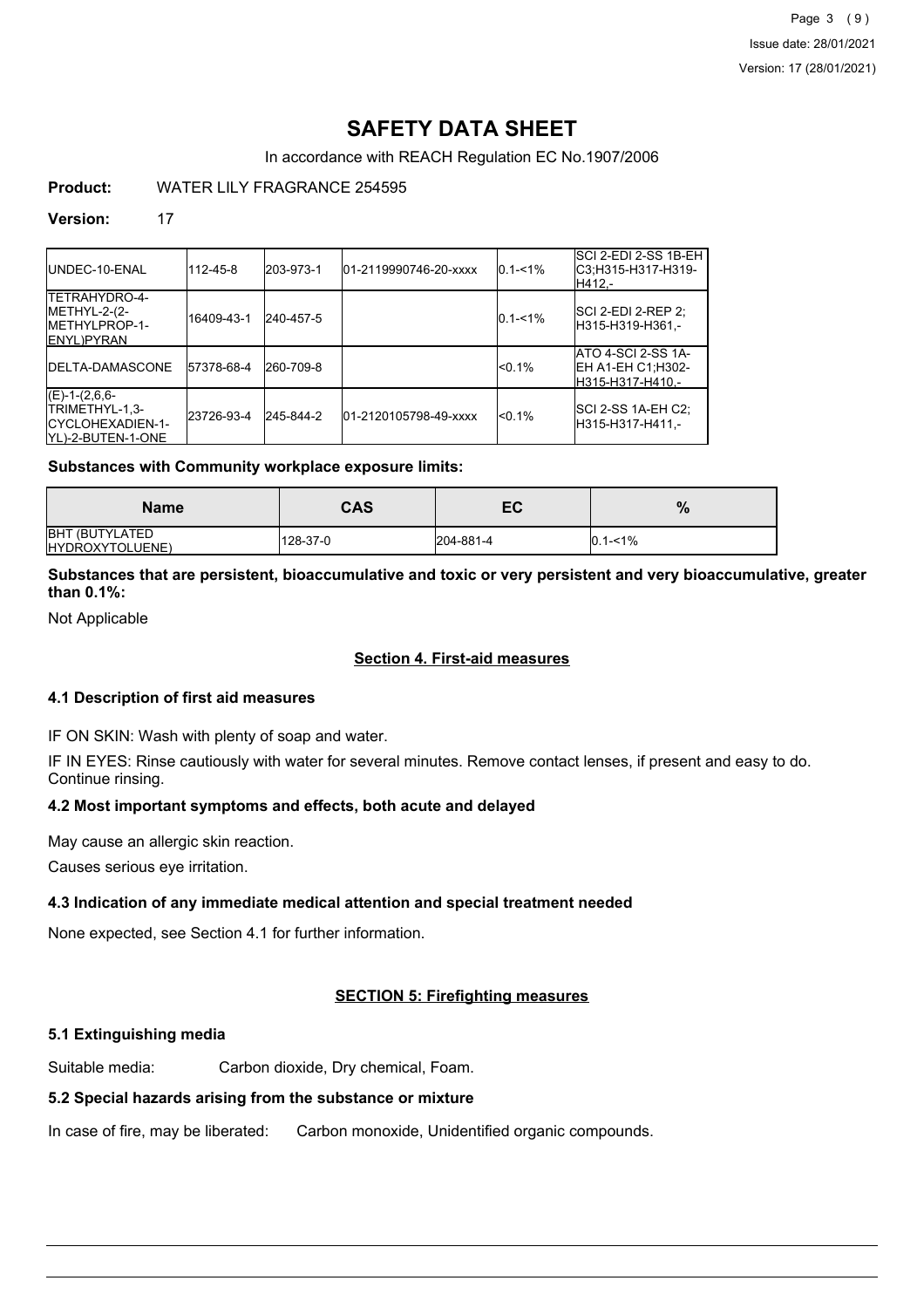Page 4 (9) Issue date: 28/01/2021 Version: 17 (28/01/2021)

# **SAFETY DATA SHEET**

In accordance with REACH Regulation EC No.1907/2006

**Product:** WATER LILY FRAGRANCE 254595

**Version:** 17

# **5.3 Advice for fire fighters:**

In case of insufficient ventilation, wear suitable respiratory equipment.

## **Section 6. Accidental release measures**

#### **6.1 Personal precautions, protective equipment and emergency procedures:**

Avoid inhalation. Avoid contact with skin and eyes. See protective measures under Section 7 and 8.

#### **6.2 Environmental precautions:**

Keep away from drains, surface and ground water, and soil.

#### **6.3 Methods and material for containment and cleaning up:**

Remove ignition sources. Provide adequate ventilation. Avoid excessive inhalation of vapours. Contain spillage immediately by use of sand or inert powder. Dispose of according to local regulations.

#### **6.4 Reference to other sections:**

Also refer to sections 8 and 13.

## **Section 7. Handling and storage**

#### **7.1 Precautions for safe handling:**

Keep away from heat, sparks, open flames and hot surfaces. - No smoking. Use personal protective equipment as required. Use in accordance with good manufacturing and industrial hygiene practices. Use in areas with adequate ventilation Do not eat, drink or smoke when using this product.

#### **7.2 Conditions for safe storage, including any incompatibilities:**

Store in a well-ventilated place. Keep container tightly closed. Keep cool. Ground/bond container and receiving equipment. Use explosion-proof electrical, ventilating and lighting equipment. Use only non-sparking tools. Take precautionary measures against static discharge.

#### **7.3 Specific end use(s):**

Fragrances: Use in accordance with good manufacturing and industrial hygiene practices.

#### **Section 8. Exposure controls/personal protection**

#### **8.1 Control parameters**

Workplace exposure limits:

| Ingredient                               | CAS | EC | <b>Description</b>                                                                                                             | Value |
|------------------------------------------|-----|----|--------------------------------------------------------------------------------------------------------------------------------|-------|
| <b>BHT (BUTYLATED</b><br>HYDROXYTOLUENE) |     |    | $\begin{vmatrix} 128-37-0 & 204-881-4 & \text{Long-term exposure limit (8-hour} \\ \text{TWA)} & \text{(mg/m3)} \end{vmatrix}$ | 10    |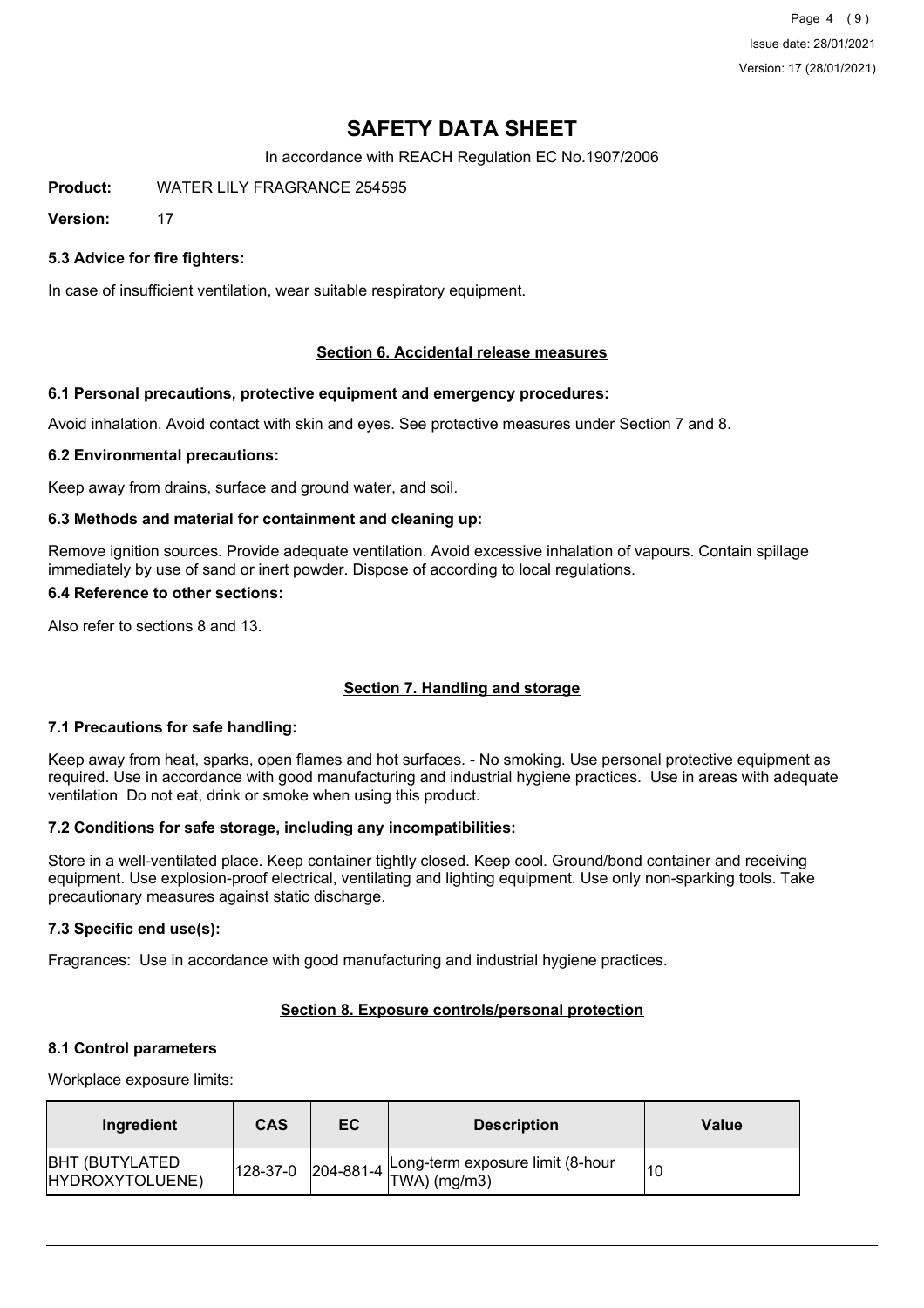Page 5 (9) Issue date: 28/01/2021 Version: 17 (28/01/2021)

# **SAFETY DATA SHEET**

In accordance with REACH Regulation EC No.1907/2006

**Product:** WATER LILY FRAGRANCE 254595

**Version:** 17

#### **8.2 Exposure Controls**

#### **Eye / Skin Protection**

Wear protective gloves/eye protection/face protection

#### **Respiratory Protection**

Ensure adequate and ongoing ventilation is maintained in order to prevent build up of excessive vapour and to ensure occupational exposure limits are adhered to. If appropriate, and depending on your patterns and volumes of use, the following engineering controls may be required as additional protective measures: a) Isolate mixing rooms and other areas where this material is used or openly handled. Maintain these areas under negative air pressure relative to the rest of the plant. b) Employ the use of Personal protective equipment - an approved, properly fitted respirator with organic vapour cartridges or canisters and particulate filters. c) Use local exhaust ventilation around open tanks and other open sources of potential exposures in order to avoid excessive inhalation, including places where this material is openly weighed or measured. In addition, use general dilution ventilation of the work area to eliminate or reduce possible worker exposures. d) Use closed systems for transferring and processing this material.

Also refer to Sections 2 and 7.

### **Section 9. Physical and chemical properties**

#### **9.1 Information on basic physical and chemical properties**

| Appearance:                                          | Clear colourless to pale yellow liquid       |
|------------------------------------------------------|----------------------------------------------|
| Odour:                                               | Not determined                               |
| <b>Odour threshold:</b>                              | Not determined                               |
| pH:                                                  | Not determined                               |
| Melting point / freezing point:                      | Not determined                               |
| Initial boiling point / range:                       | Not determined                               |
| <b>Flash point:</b>                                  | $>$ 100 °C                                   |
| <b>Evaporation rate:</b>                             | Not determined                               |
| Flammability (solid, gas):                           | Not determined                               |
| <b>Upper/lower flammability or explosive limits:</b> | Product does not present an explosion hazard |
| Vapour pressure:                                     | 0.05232170 mmHg                              |
| <b>Vapour density:</b>                               | Not determined                               |
| <b>Relative density:</b>                             | $0.9980 - 1.0020$                            |
| Solubility(ies):                                     | Not determined                               |
| Partition coefficient: n-octanol/water:              | Not determined                               |
| Auto-ignition temperature:                           | Not determined                               |
| <b>Decomposition temperature:</b>                    | Not determined                               |
| <b>Viscosity:</b>                                    | Not determined                               |
| <b>Explosive properties:</b>                         | Not expected                                 |
| <b>Oxidising properties:</b>                         | Not expected                                 |
|                                                      |                                              |

**9.2 Other information:** None available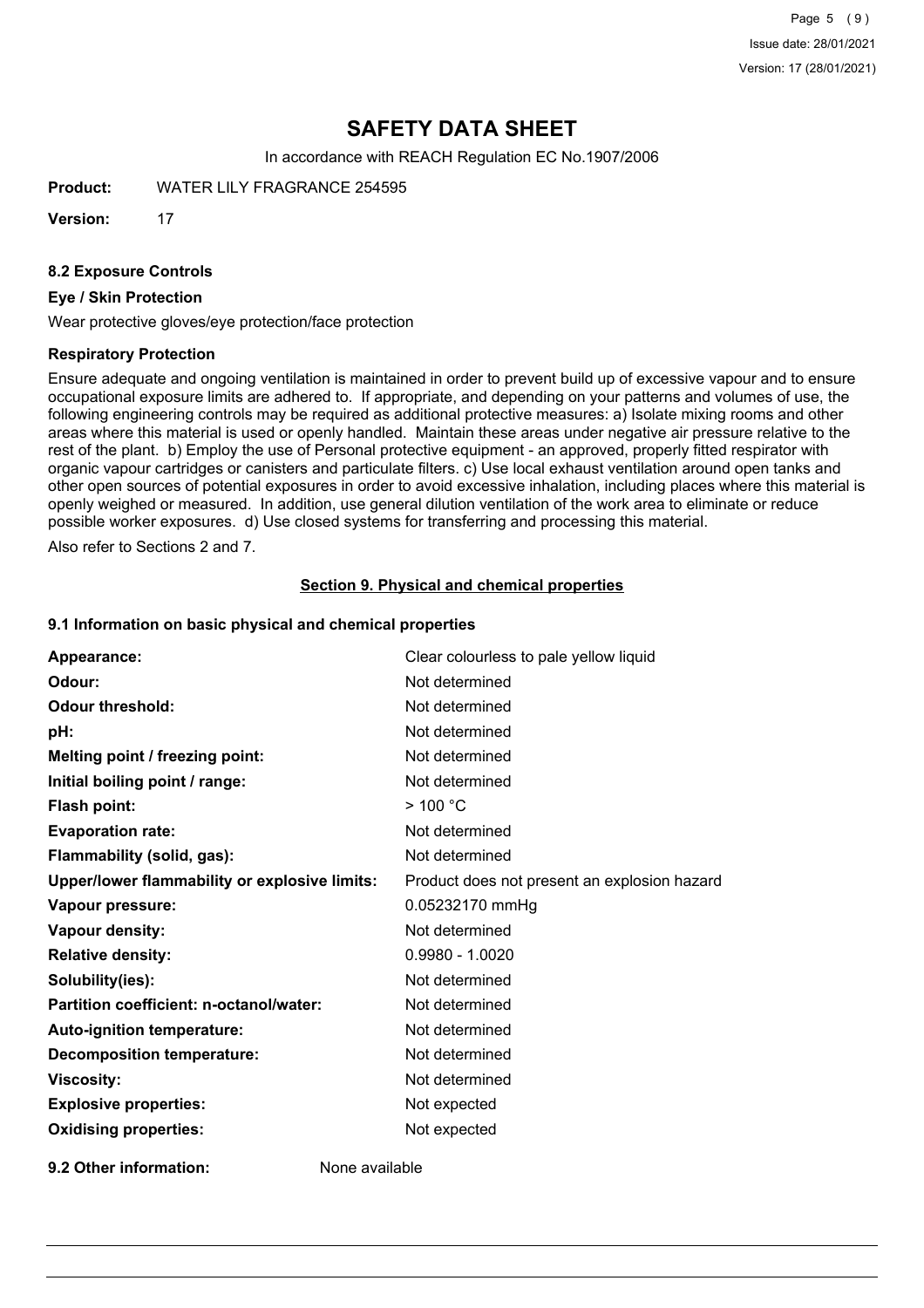Page 6 (9) Issue date: 28/01/2021 Version: 17 (28/01/2021)

# **SAFETY DATA SHEET**

In accordance with REACH Regulation EC No.1907/2006

**Product:** WATER LILY FRAGRANCE 254595

**Version:** 17

# **Section 10. Stability and reactivity**

#### **10.1 Reactivity:**

Presents no significant reactivity hazard, by itself or in contact with water.

## **10.2 Chemical stability:**

Good stability under normal storage conditions.

## **10.3 Possibility of hazardous reactions:**

Not expected under normal conditions of use.

#### **10.4 Conditions to avoid:**

Avoid extreme heat.

# **10.5 Incompatible materials:**

Avoid contact with strong acids, alkalis or oxidising agents.

# **10.6 Hazardous decomposition products:**

Not expected.

# **Section 11. Toxicological information**

## **11.1 Information on toxicological effects**

This mixture has not been tested as a whole for health effects. The health effects have been calculated using the methods outlined in Regulation (EC) No 1272/2008 (CLP).

| <b>Acute Toxicity:</b>                    | Based on available data the classification criteria are not met. |
|-------------------------------------------|------------------------------------------------------------------|
| <b>Acute Toxicity Oral</b>                | Not Applicable                                                   |
| <b>Acute Toxicity Dermal</b>              | Not Applicable                                                   |
| <b>Acute Toxicity Inhalation</b>          | Not Available                                                    |
| <b>Skin corrosion/irritation:</b>         | Based on available data the classification criteria are not met. |
| Serious eye damage/irritation:            | Eye Damage / Irritation Category 2                               |
| <b>Respiratory or skin sensitisation:</b> | Sensitization - Skin Category 1                                  |
| Germ cell mutagenicity:                   | Based on available data the classification criteria are not met. |
| <b>Carcinogenicity:</b>                   | Based on available data the classification criteria are not met. |
| <b>Reproductive toxicity:</b>             | Based on available data the classification criteria are not met. |
| <b>STOT-single exposure:</b>              | Based on available data the classification criteria are not met. |
| <b>STOT-repeated exposure:</b>            | Based on available data the classification criteria are not met. |
| <b>Aspiration hazard:</b>                 | Based on available data the classification criteria are not met. |

# **Information about hazardous ingredients in the mixture** Not Applicable

Refer to Sections 2 and 3 for additional information.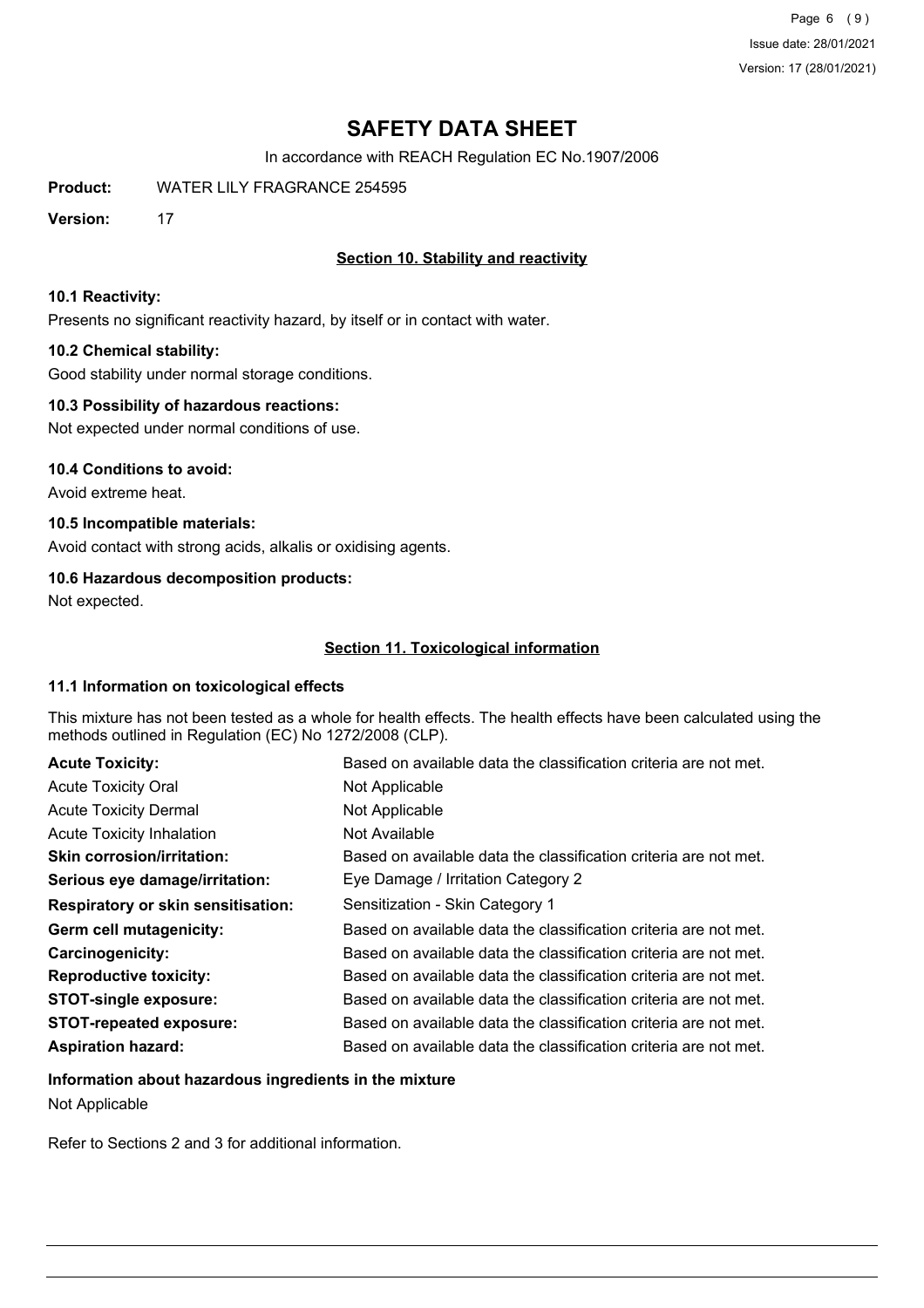Page 7 (9) Issue date: 28/01/2021 Version: 17 (28/01/2021)

# **SAFETY DATA SHEET**

In accordance with REACH Regulation EC No.1907/2006

**Product:** WATER LILY FRAGRANCE 254595

**Version:** 17

# **Section 12. Ecological information**

#### **12.1 Toxicity:**

Toxic to aquatic life with long lasting effects.

- **12.2 Persistence and degradability:** Not available
- **12.3 Bioaccumulative potential:** Not available
- **12.4 Mobility in soil:** Not available

## **12.5 Results of PBT and vPvB assessment:**

This substance does not meet the PBT/vPvB criteria of REACH, annex XIII.

**12.6 Other adverse effects:** Not available

## **Section 13. Disposal considerations**

#### **13.1 Waste treatment methods:**

Dispose of in accordance with local regulations. Avoid disposing into drainage systems and into the environment. Empty containers should be taken to an approved waste handling site for recycling or disposal.

#### **Section 14. Transport information**

| 14.1 UN number:                                                               | UN3082                                                                                                                                                      |
|-------------------------------------------------------------------------------|-------------------------------------------------------------------------------------------------------------------------------------------------------------|
| 14.2 UN Proper Shipping Name:                                                 | ENVIRONMENTALLY HAZARDOUS SUBSTANCE, LIQUID, N.O.S.<br>(1,3,4,6,7,8-HEXAHYDRO-4,6,6,7,8,8-HEXAMETHYLINDENO[5,6-C]<br>PYRAN, BHT (BUTYLATED HYDROXYTOLUENE)) |
| 14.3 Transport hazard class(es):                                              | 9                                                                                                                                                           |
| <b>Sub Risk:</b>                                                              |                                                                                                                                                             |
| 14.4. Packing Group:                                                          | Ш                                                                                                                                                           |
| <b>14.5 Environmental hazards:</b>                                            | This is an environmentally hazardous substance.                                                                                                             |
| 14.6 Special precautions for user:                                            | None additional                                                                                                                                             |
| 14.7 Transport in bulk according to Annex II of MARPOL73/78 and the IBC Code: |                                                                                                                                                             |
| Not applicable                                                                |                                                                                                                                                             |

## **Section 15. Regulatory information**

**15.1 Safety, health and environmental regulations/legislation specific for the substance or mixture** None additional

# **15.2 Chemical Safety Assessment**

A Chemical Safety Assessment has not been carried out for this product.

# **Section 16. Other information**

| <b>Concentration % Limits:</b>  | EH C2=33.79% EH C3=3.38% EDI 2=64.12% EDI 2A=64.12% SS 1=38.<br>46% |
|---------------------------------|---------------------------------------------------------------------|
| <b>Total Fractional Values:</b> | EH C2=2.96 EH C3=29.60 EDI 2=1.56 EDI 2A=1.56 SS 1=2.60             |
| Key to revisions:               |                                                                     |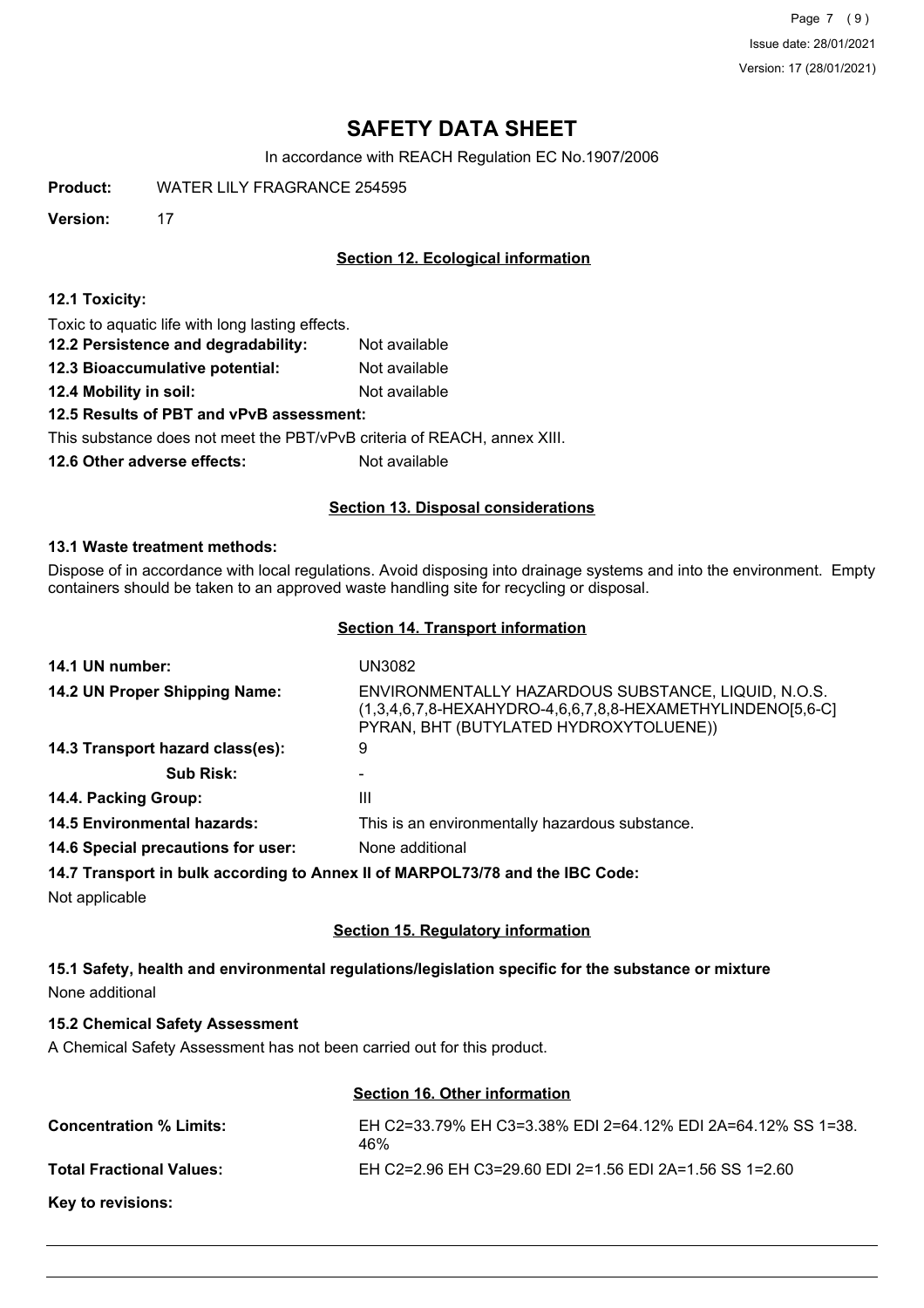Page 8 (9) Issue date: 28/01/2021 Version: 17 (28/01/2021)

# **SAFETY DATA SHEET**

In accordance with REACH Regulation EC No.1907/2006

**Product:** WATER LILY FRAGRANCE 254595

**Version:** 17

14.2. UN proper shipping name Concentration % Limits Information about hazardous ingredients in the mixture SECTION 3: Composition/information on ingredients Workplace exposure limits

# **Key to abbreviations:**

| <b>Abbreviation</b> | <b>Meaning</b>                                                                                                                      |
|---------------------|-------------------------------------------------------------------------------------------------------------------------------------|
| ATO 4               | Acute Toxicity - Oral Category 4                                                                                                    |
| EDI <sub>1</sub>    | Eye Damage / Irritation Category 1                                                                                                  |
| EDI <sub>2</sub>    | Eye Damage / Irritation Category 2                                                                                                  |
| EH A1               | Hazardous to the Aquatic Environment - Acute Hazard Category 1                                                                      |
| EH <sub>C1</sub>    | Hazardous to the Aquatic Environment - Long-term Hazard Category 1                                                                  |
| EH <sub>C2</sub>    | Hazardous to the Aquatic Environment - Long-term Hazard Category 2                                                                  |
| EH C <sub>3</sub>   | Hazardous to the Aquatic Environment - Long-term Hazard Category 3                                                                  |
| H302                | Harmful if swallowed.                                                                                                               |
| H315                | Causes skin irritation.                                                                                                             |
| H317                | May cause an allergic skin reaction.                                                                                                |
| H318                | Causes serious eye damage.                                                                                                          |
| H319                | Causes serious eye irritation.                                                                                                      |
| H361                | Suspected of damaging fertility or the unborn child.                                                                                |
| H410                | Very toxic to aquatic life with long lasting effects.                                                                               |
| H411                | Toxic to aquatic life with long lasting effects.                                                                                    |
| H412                | Harmful to aquatic life with long lasting effects.                                                                                  |
| P <sub>202</sub>    | Do not handle until all safety precautions have been read and understood.                                                           |
| P261                | Avoid breathing vapour or dust.                                                                                                     |
| P <sub>264</sub>    | Wash hands and other contacted skin thoroughly after handling.                                                                      |
| P270                | Do not eat, drink or smoke when using this product.                                                                                 |
| P272                | Contaminated work clothing should not be allowed out of the workplace.                                                              |
| P273                | Avoid release to the environment.                                                                                                   |
| P <sub>280</sub>    | Wear protective gloves/eye protection/face protection.                                                                              |
| P301/312            | IF SWALLOWED: call a POISON CENTER or doctor/physician if you feel unwell.                                                          |
| P302/352            | IF ON SKIN: Wash with plenty of soap and water.                                                                                     |
| P305/351/338        | IF IN EYES: Rinse cautiously with water for several minutes. Remove contact lenses, if present and easy to<br>do. Continue rinsing. |
| P308/313            | IF exposed or concerned: Get medical advice/attention.                                                                              |
| P310                | Immediately call a POISON CENTER or doctor/physician.                                                                               |
| P330                | Rinse mouth.                                                                                                                        |
| P332/313            | If skin irritation occurs: Get medical advice/attention.                                                                            |
| P333/313            | If skin irritation or rash occurs: Get medical advice/attention.                                                                    |
| P337/313            | If eye irritation persists: Get medical advice/attention.                                                                           |
| P362                | Take off contaminated clothing and wash before reuse.                                                                               |